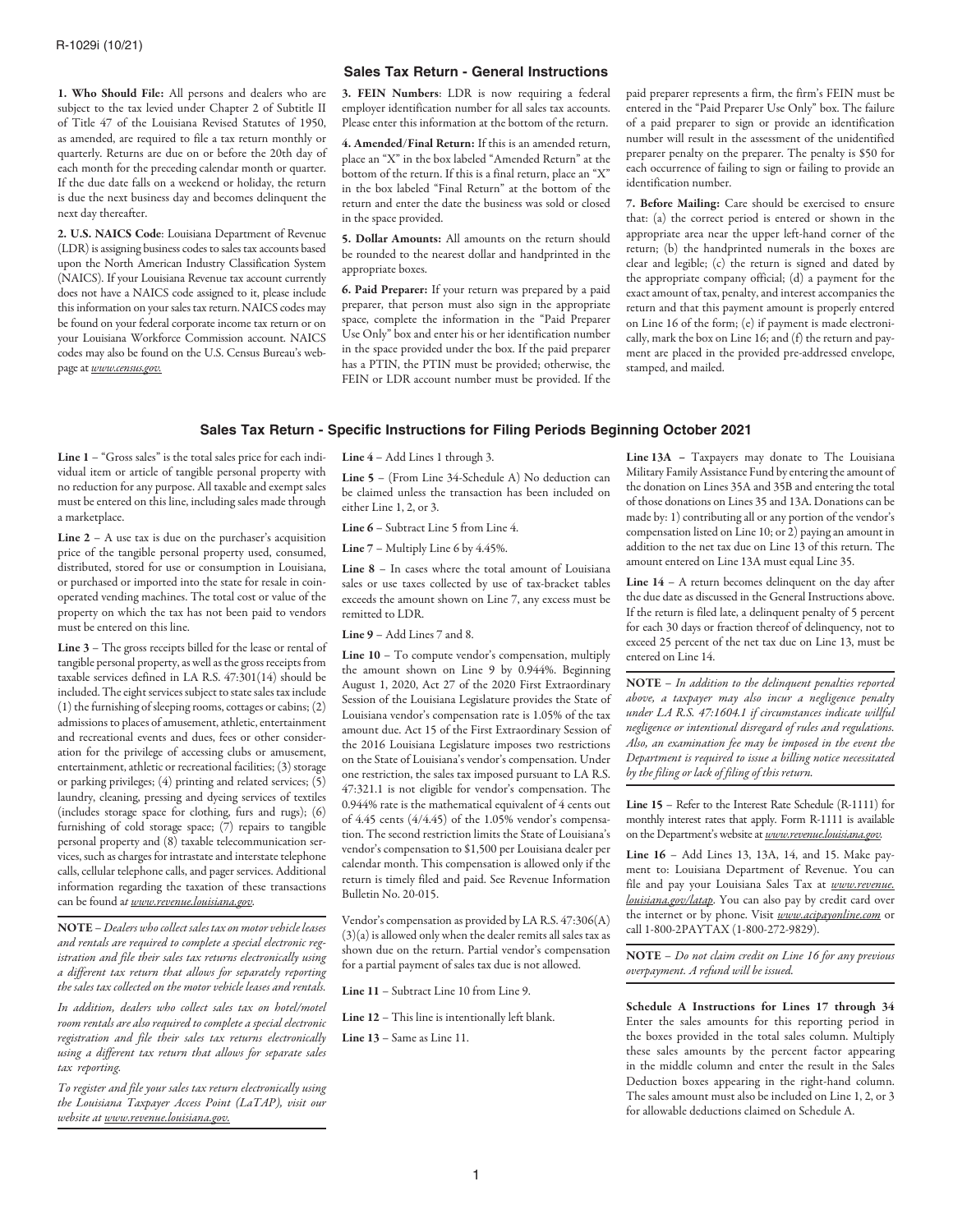## R-1029i (10/21)

Line 17 – Report intrastate telecommunication services, such as local telephone calls, cellular telephone charges, and pager service charges on this line. Do not include prepaid telephone calling cards on this line.

Line 18 – Report interstate telecommunication services on this line. These include any taxable telecommunication services that originate in Louisiana and terminate outside Louisiana, or that originate outside Louisiana and terminate in Louisiana, and that are charged to a Louisiana address regardless of where the amount is billed or paid.

Line 19 – Enter sales of prepaid telephone calling cards. Prepaid telephone calling cards are paid in advance in predetermined amounts that decline with use.

Line 20 – Sales of electricity and natural gas or energy for nonresidential use are subject to 2% state sales tax beginning 7/1/2018.

Line 21 – Steam and bulk or utility water used for other than residential use are subject to 2% state sales tax beginning 7/1/2018.

Line 22 – Sales of boiler fuel when used for non-residential (business) purposes are subject to 2% state sales tax beginning 7/1/2018. This includes coal, lignite, nuclear fuel and natural gas used to generate electricity.

Line 23 – Enter the sale, importation, lease or rental of manufacturing machinery and equipment by a qualifying manufacturer, as defined by LA R.S. 47:301(3)(i). The

first \$50,000 of qualifying farm equipment should be reported on Schedule A-1, Codes 5059 or 5061, whichever is most appropriate.

Line 24 – Enter sales to the U.S. Government, State of Louisiana, or any parish and municipal government, or to any agency, board, commission or instrumentality of federal, state, or local governments.

Line 25 – Enter sales of prescription drugs.

Line 26 – Enter sales of food items for further preparation and consumption in the home.

Line 27 – Enter sales of electricity, natural gas, bulk water, butane, propane, and other residential heating fuels to residential customers. Do not include sales to business, commercial, or governmental customers. See Revenue Information Bulletins 02-020A and 04-015 for additional information.

Line 28 – Enter sales of tangible personal property delivered or shipped to customers outside the territorial boundaries of Louisiana by common carrier or seller owned or leased vehicles.

Line 29 – The gross sales of tangible personal property for resale are exempt from the payment of sales tax, provided the purchaser furnishes a valid exemption certificate indicating that the purchaser is entitled to purchase tax-free for resale purposes.

Line 30 – Enter cash discounts, sales returns and allowances.

Line 31 – Enter sales of tangible personal property sold to lease/rental dealers for lease or rental in arm's length transactions. Lease/rental dealers must claim exemption using certificate R-1344 and must be registered to collect and remit sales taxes on all rental receipts. Sales to dealers who furnish an operator with the leased/rented property are not eligible for this exemption.

Line 32 – Enter sales of gasoline, diesel and motor fuels that road use (motor fuel) tax has been paid. Sales of these items for resale must be reported on Line 29.

Line 33 – Enter the amount from Schedule A-1, Line 21.

Line 34 – Add Lines 17 through 33 (Sales Deduction Column). Enter the sum here and on Line 5. No item can be included as a deduction unless the item has been included on either Lines 1, 2 or 3.

Line 35A – Enter the amount of vendor's compensation that is to be donated to The Louisiana Military Family Assistance Fund. Line 35A cannot exceed Line 10.

Line 35B – Enter any additional payment that is to be donated to The Louisiana Military Family Assistance Fund.

Line 35 Total – The total of Lines 35A and 35B must be entered on Line 13A on the front of the return.

# **Instructions for Schedule A-1**

### NOTE: Sales codes are the same for the exemption in prior periods BUT the rate may have changed.

- 1. Enter your Louisiana Revenue Account number.
- 2. Enter the sales, purchases for use, leases, rentals or sales of services description, identifying code and the total dollar amount of transactions for the period in the appropriate spaces.

| <b>Schedule Number</b> | <b>Schedule Name</b>           | <b>State Sales Tax Rate</b> |
|------------------------|--------------------------------|-----------------------------|
| Schedule A-1           | Transactions subject to 0% tax | 0%                          |

- 3. Use one line for each different code or type of transaction for the reporting period.
- 4. In order to be exempted, the transaction must be included on Lines 1, 2 or 3 of the Louisiana General Sales Tax return.
- 5. Enter the total of the schedule on the TOTAL line of the schedule and on line on Schedule A (Line 33) of the Louisiana General Sales Tax Return.

**Visit our web site at** *www.revenue.louisiana.gov* **for tax, registration, and filing information. For additional assistance, call, visit or write:**

Louisiana Department of Revenue P.O. Box 3138 Baton Rouge, LA 70821-3138 (855) 307-3893



You can also pay your Louisiana Sales Tax by credit card over the internet or by phone. Visit *www.acipayonline.com* or call 1-800-2PAYTAX (1-800-272-9829).

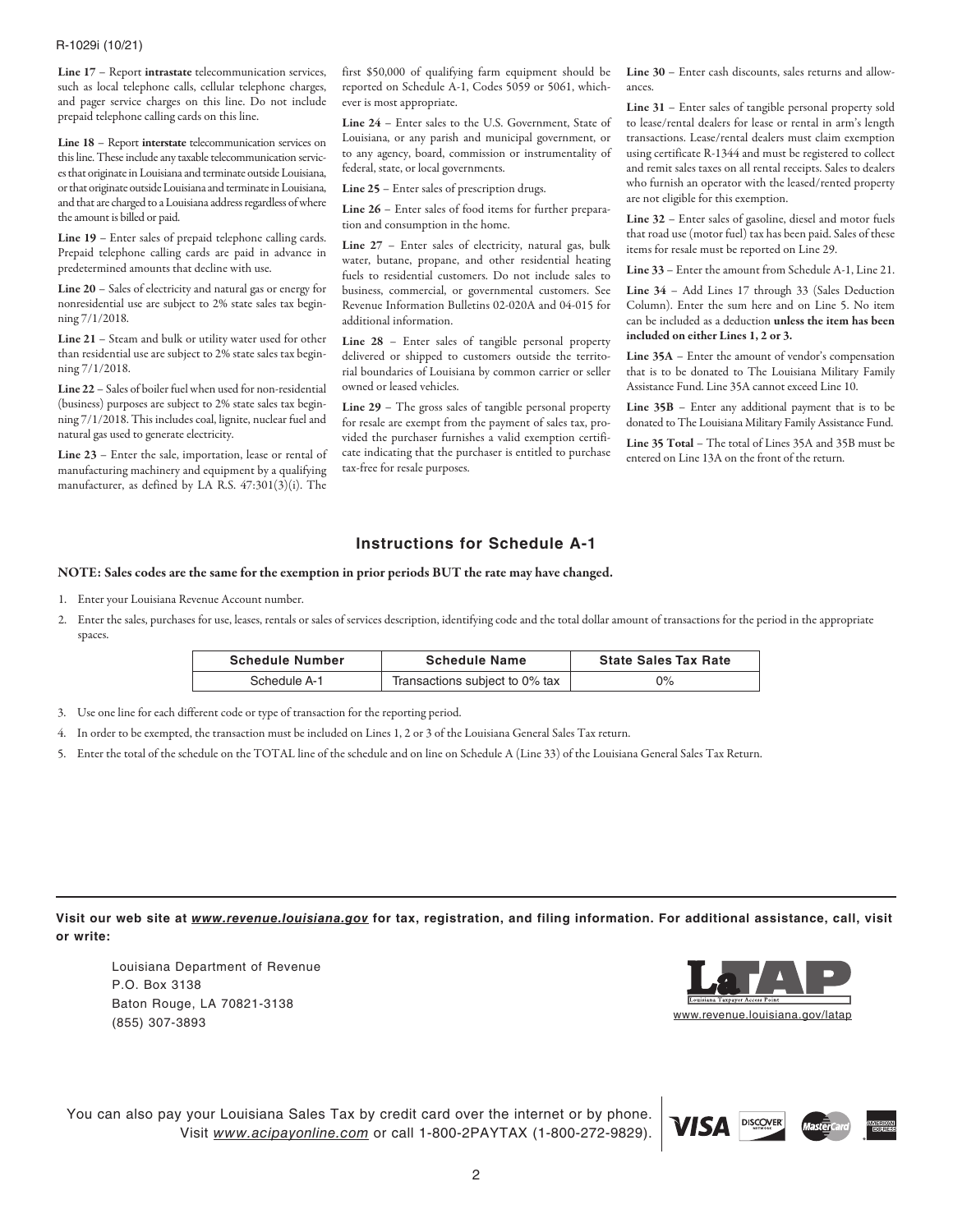| <b>SCHEDULE A-1</b><br>(Transactions subject to 0% tax)                     |                                                                                                                                                                                                                                                                                                                                                                                                                                                                                                                                                                                       |             |                          |
|-----------------------------------------------------------------------------|---------------------------------------------------------------------------------------------------------------------------------------------------------------------------------------------------------------------------------------------------------------------------------------------------------------------------------------------------------------------------------------------------------------------------------------------------------------------------------------------------------------------------------------------------------------------------------------|-------------|--------------------------|
| <b>Louisiana Revised</b><br><b>Statute</b>                                  | <b>Description</b>                                                                                                                                                                                                                                                                                                                                                                                                                                                                                                                                                                    | Tax<br>Rate | <b>Exemption</b><br>Code |
|                                                                             | <b>Agricultural, Forestry and Fishing</b>                                                                                                                                                                                                                                                                                                                                                                                                                                                                                                                                             |             |                          |
| 47:301(16)(f)                                                               | Pharmaceuticals administered to livestock used for agricultural purchases. Must have approved Form<br>R-1091, Commercial Farmer Certification.                                                                                                                                                                                                                                                                                                                                                                                                                                        | 0%          | 1087                     |
| 47:305(A)(1)                                                                | The gross proceeds derived from the sale of livestock, poultry, and other farm products direct from<br>the farm provided that such sales are made directly by the producers.                                                                                                                                                                                                                                                                                                                                                                                                          | $0\%$       | 5000                     |
| 47:305(A)(2)                                                                | Gross proceeds derived from the sale of livestock at public sales sponsored by breeders' or registry<br>associations or livestock auction markets. Racehorses entered in races and claimed at any racing<br>meet held in Louisiana.                                                                                                                                                                                                                                                                                                                                                   | $0\%$       | 5001                     |
| 47:301(10)(e)<br>47:305(A)(3)<br>47:305(A)(4)(b)(i)<br>47:305(A)(4)(b)(iii) | Sales of raw agricultural commodities to be utilized in producing crops or animals for market.<br>Includes the sales of feed and feed additives sold for agricultural or commercial purposes.<br>Commercial purposes include purchasing, producing, or maintaining of animals including breeding<br>stock, for resale. The sale of feed for animals held for personal use are not exempt and are subject<br>to state sales tax. See Code 5004 for sales of feed and feed additives for business use. Must have<br>approved Form R-1091, Commercial Farmer Certification.              | $0\%$       | 5003                     |
| 47:305(A)(4)(b)(ii)                                                         | Sales of feed and feed additives for animals used for business purposes.                                                                                                                                                                                                                                                                                                                                                                                                                                                                                                              | 0%          | 5004                     |
| 47:305(A)(5)(a)                                                             | Sales of materials, supplies, equipment, fuel and related items other than vessels used in the<br>production and harvesting of crawfish.                                                                                                                                                                                                                                                                                                                                                                                                                                              | $0\%$       | 5005                     |
| 47:305(A)(5)(b)                                                             | Sales of bait and feed used in the production and harvesting of crawfish.                                                                                                                                                                                                                                                                                                                                                                                                                                                                                                             | $0\%$       | 5006                     |
| 47:305(A)(6)                                                                | Sales of materials, supplies, equipment, fuel, bait, and related items other than vessels used in the<br>production and harvesting of catfish.                                                                                                                                                                                                                                                                                                                                                                                                                                        | $0\%$       | 5007                     |
| 47:305(B)                                                                   | Farm products produced by farmers and used by the farmers and their families.                                                                                                                                                                                                                                                                                                                                                                                                                                                                                                         | $0\%$       | 5008                     |
| 47:305(D)(1)(f)<br>47:305.3                                                 | Sales of seeds, fertilizers and containers to farmers. Must have approved Form R-1091, Commercial<br><b>Farmer Certification.</b>                                                                                                                                                                                                                                                                                                                                                                                                                                                     | $0\%$       | 5016                     |
| 47:305.8                                                                    | Sales of pesticides to be used for agricultural purposes. Must have approved Form R-1091,<br><b>Commercial Farmer Certification.</b>                                                                                                                                                                                                                                                                                                                                                                                                                                                  | 0%          | 5040                     |
| 47:305.20                                                                   | Purchases of fishing boats, supplies, fuel, lubricants, and repairs for the boats by licensed<br>commercial fishermen.                                                                                                                                                                                                                                                                                                                                                                                                                                                                | $0\%$       | 5057                     |
| 47:301(13)(c)<br>47:305.25(A)(1-2)<br>47:305.25(A)(3)                       | First \$50,000 of sales price of new farm equipment used in poultry production. First \$50,000 of<br>the sales price of certain rubber-tired farm tractors, cane harvesters, cane loaders, cotton pickers,<br>combines, hay balers, and attachments and sprayers. Includes clippers, cultivators, discs, plows,<br>spreaders, irrigation wells, drives, motors, and equipment. Must qualify as a commercial farmer<br>under LA R.S. 47:305.25. Amounts over \$50,000 should be reported on line 23 of Schedule A. Must<br>have approved Form R-1091, Commercial Farmer Certification. | 0%          | 5059                     |
| 47:305.25(A)(4)<br>47:305.25(A)(5)                                          | First \$50,000 of the sales price of other farm implements and equipment used for agricultural pur-<br>poses in the production of food and fiber and on the farm facilities used to dry or store grain or any<br>materials used to construct such on the farm facilities. Must qualify as a commercial farmer under<br>LA R.S. 47:305.25. Amounts over \$50,000 should be reported on line 23 of Schedule A. Must have<br>approved Form R-1091, Commercial Farmer Certification.                                                                                                      | $0\%$       | 5061                     |
| 47:305.37                                                                   | Sales of diesel fuel, butane, propane, or other liquefied petroleum gases to farmers. Must have<br>approved Form R-1091, Commercial Farmer Certification.                                                                                                                                                                                                                                                                                                                                                                                                                             | $0\%$       | 5067                     |
| 47:305.25(A)(6)<br>47:305.63                                                | Sales of polyroll tubing for commercial farm irrigation. Must have approved Form R-1091,<br>Commercial Farmer Certification.                                                                                                                                                                                                                                                                                                                                                                                                                                                          | 0%          | 5095                     |
| 47:305.24                                                                   | Purchases of feed, seed, and fertilizer by student farmers as provided in LA R.S. 47:305.24. Must<br>have approved Form R-1098, Student Farmers Certification.                                                                                                                                                                                                                                                                                                                                                                                                                        | $0\%$       | 5107                     |
| 47:305.4                                                                    | Sales of separately metered utilities to commercial farmers for on-farm storage.                                                                                                                                                                                                                                                                                                                                                                                                                                                                                                      | 0%          | 5110                     |
| <b>General</b>                                                              |                                                                                                                                                                                                                                                                                                                                                                                                                                                                                                                                                                                       |             |                          |
| 47:301(3)(a)<br>47:301(13)(a)                                               | Separately stated installation charges and separately stated labor charges for installation of tangible<br>personal property.                                                                                                                                                                                                                                                                                                                                                                                                                                                         | $0\%$       | 1002                     |
| 47:301(6)(b)                                                                | Room rentals gross proceeds from camp and retreat facilities owned and operated by nonprofit<br>organizations.                                                                                                                                                                                                                                                                                                                                                                                                                                                                        | 0%          | 1012                     |
| 47:301(6)(c)                                                                | Room rentals at certain homeless shelters. Room rental charge must be less than \$20/day.                                                                                                                                                                                                                                                                                                                                                                                                                                                                                             | 0%          | 1013                     |
| 47:301(7)(f)<br>47:301(10)(q)(ii)<br>47:301(18)(e)(ii)                      | Sales, leases, rentals and use of educational materials and equipment used for classroom<br>instruction to approved parochial and private and elementary and secondary schools.                                                                                                                                                                                                                                                                                                                                                                                                       | 0%          | 1018                     |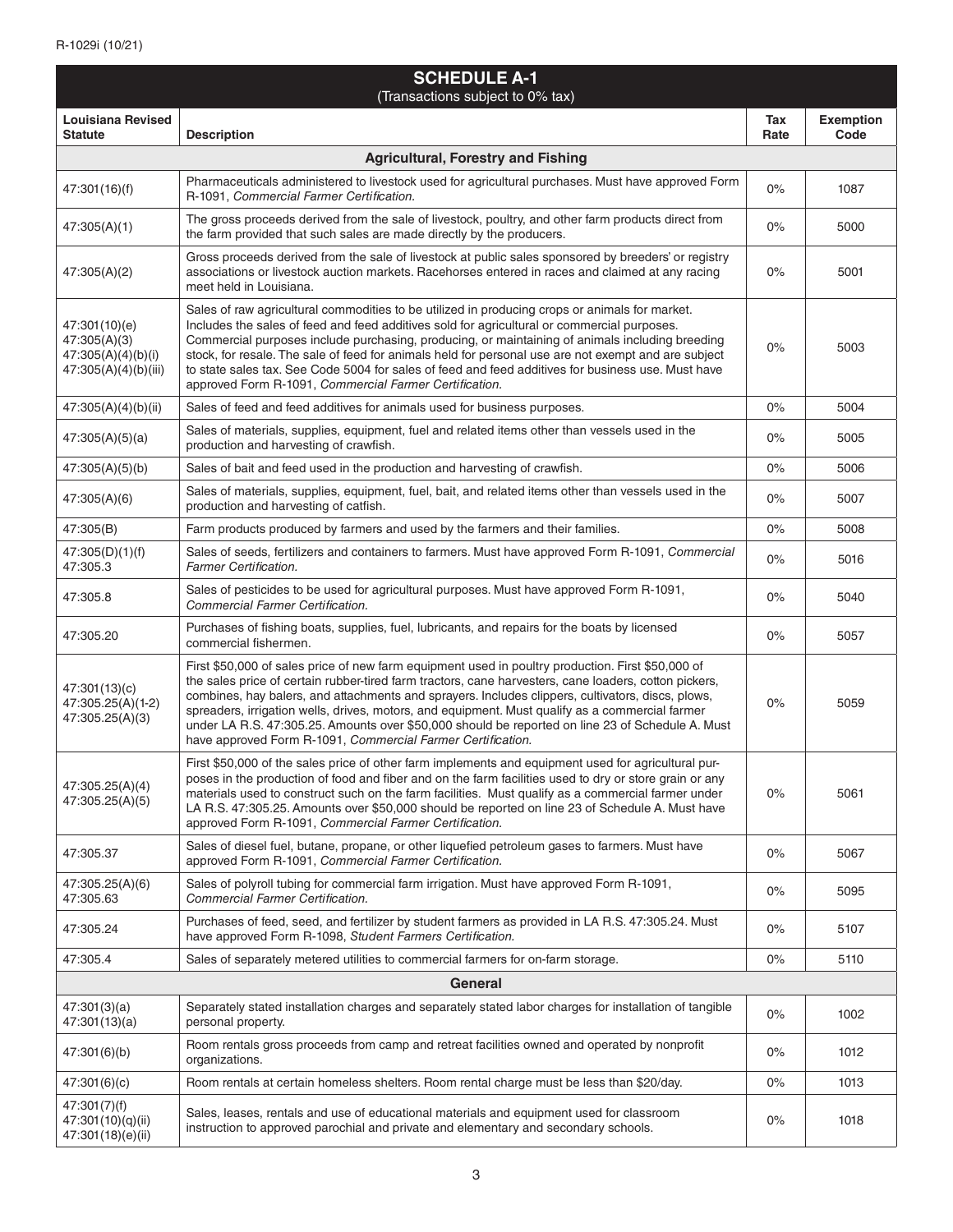| <b>SCHEDULE A-1</b> Continued<br>(Transactions subject to 0% tax) |                                                                                                                                                                                                                                                                                      |             |                          |
|-------------------------------------------------------------------|--------------------------------------------------------------------------------------------------------------------------------------------------------------------------------------------------------------------------------------------------------------------------------------|-------------|--------------------------|
| Louisiana Revised<br><b>Statute</b>                               | <b>Description</b>                                                                                                                                                                                                                                                                   | Tax<br>Rate | <b>Exemption</b><br>Code |
|                                                                   | <b>General</b> (continued)                                                                                                                                                                                                                                                           |             |                          |
| 47:301(7)(g)<br>47:301(10)(r)<br>47:301(18)(f)                    | Sales, leases or rentals of tangible personal property by Boys State of Louisiana, Inc., and Girls<br>State of Louisiana, Inc.                                                                                                                                                       | 0%          | 1019                     |
| 47:301(8)(b)                                                      | Sales made to members of the Louisiana Assoc. of Independent Colleges and Universities.                                                                                                                                                                                              | 0%          | 1024                     |
| 47:301(8)(f)                                                      | Purchases or sales by approved nonprofit entities or charitable institutions that sell donated goods<br>and spend 75% or more of revenue providing job training, job placement, employment or other<br>support programs for people with workplace disabilities or disadvantages.     | 0%          | 1028                     |
| 47:301(10)(b)                                                     | Sales of tangible personal property through vending machines.                                                                                                                                                                                                                        | 0%          | 1031                     |
| 47:301(10)(c)(i)(aa)<br>47:301(18)(d)(i)                          | Sales of materials for further processing into articles of tangible personal property for sale at retail.                                                                                                                                                                            | 0%          | 1032                     |
| 47:301(10)(c)(ii)(bb)                                             | Isolated or occasional sales of tangible personal property.                                                                                                                                                                                                                          | 0%          | 1035                     |
| 47:301(10)(h)                                                     | Sales of food products by Girl Scouts, Boy Scouts, Big Brother and Big Sister Organizations.                                                                                                                                                                                         | 0%          | 1039                     |
| 47:301(10)(j)<br>47:301(18)(a)(i)                                 | Purchases of tangible personal property by food banks. Includes donations of food by retail dealers.<br>See RIB 16-026 for additional information.                                                                                                                                   | $0\%$       | 1041                     |
| 47:301(10)(o)                                                     | Sales or purchases of fire-fighting equipment by volunteer fire departments or public fire<br>departments.                                                                                                                                                                           | 0%          | 1046                     |
| 47:301(10)(q)(i)<br>47:301(18)(e)(i)                              | Sales by approved parochial and private elementary and secondary schools.                                                                                                                                                                                                            | 0%          | 1048                     |
| 47:301(10)(s)<br>47:301(13)(f)<br>47:301(14)(j)<br>47:301(18)(g)  | Funeral directing services. Nontaxable service.                                                                                                                                                                                                                                      | 0%          | 1050                     |
| 47:301(10)(aa)(i)                                                 | Purchase of toys to donate to children by nonprofit organizations exempt from federal taxation under<br>IRC 501(c)(3).                                                                                                                                                               | 0%          | 1055                     |
| 47:301(10)(cc)                                                    | Purchase of textbooks and course-related software by certain private postsecondary academic<br>institutions.                                                                                                                                                                         | 0%          | 1057                     |
| 47:301(10)(ff)<br>47:305.14(A)(4)                                 | Sales of tangible personal property by the Military Department which occur on military installations.<br>Includes sales by thrift shops located on military installations.                                                                                                           | 0%          | 1060                     |
| 47:301(13)(a)<br>47:305(C)                                        | Market value of a like item traded in on a sale of tangible personal property.                                                                                                                                                                                                       | 0%          | 1063                     |
| 47:301(3)(a)<br>47:301(13)(a)                                     | Separately stated finance charges and service charges.                                                                                                                                                                                                                               | 0%          | 1064                     |
| 47:301(14)(b)(i)(aa)                                              | Admission charges to athletic events of colleges and universities, if qualifying under LA R.S. 39:467<br>or LA R.S. 39:468.                                                                                                                                                          | 0%          | 1073                     |
| 47:301(14)(b)(iv)                                                 | Admissions to camp and retreat facilities owned and operated by nonprofit organizations.                                                                                                                                                                                             | 0%          | 1076                     |
| 47:301(14)(g)(i)(bb)                                              | Repairs performed in Louisiana when the repaired property is delivered out of state.                                                                                                                                                                                                 | 0%          | 1077                     |
| 47:301(16)(b)(i)                                                  | Stocks, bonds, notes or other obligations and securities. Nontaxable intangible property.                                                                                                                                                                                            | $0\%$       | 1082                     |
| 47:301(16)(b)(ii)                                                 | Qualifying sales of gold, silver, or numismatic coins, or platinum, gold or silver bullion.                                                                                                                                                                                          | 0%          | 1083                     |
| 47:301(16)(b)(iii)                                                | Proprietary geophysical survey information or geophysical data analysis furnished under a restricted<br>use agreement. Nontaxable service.                                                                                                                                           | $0\%$       | 1084                     |
| 47:301(16)(e)                                                     | Certain work products created by professionals licensed under Title 37 in the normal course of their<br>professional business. Work products that are duplicated without modification for sale to multiple<br>purchasers and sales of software are not included. Nontaxable service. | 0%          | 1086                     |
| 47:301(16)(g)                                                     | Used factory built homes and 54% of price of new factory built homes.                                                                                                                                                                                                                | 0%          | 1088                     |
| 47:301(16)(l)                                                     | Other constructions permanently attached to the ground.                                                                                                                                                                                                                              | 0%          | 1093                     |
| 47:301(10)(q)(ii)<br>47:301(18)(a)(i)                             | Sale or donation to a Louisiana school that meets the definition in LA R.S. 17:236 or to a public or<br>recognized independent institution of higher education of property originally purchased for resale.                                                                          | 0%          | 1099                     |
| 47:301(14)                                                        | Separately stated transportation charges from the place of sale to the buyer's selected destination.                                                                                                                                                                                 | $0\%$       | 1114                     |
| 47:303(B)                                                         | Sales of motor vehicles subject to title and registration at OMV.                                                                                                                                                                                                                    | $0\%$       | 1115                     |
| 47:301(14)                                                        | Fees and licenses not subject to Louisiana General Sales Tax.                                                                                                                                                                                                                        | 0%          | 1116                     |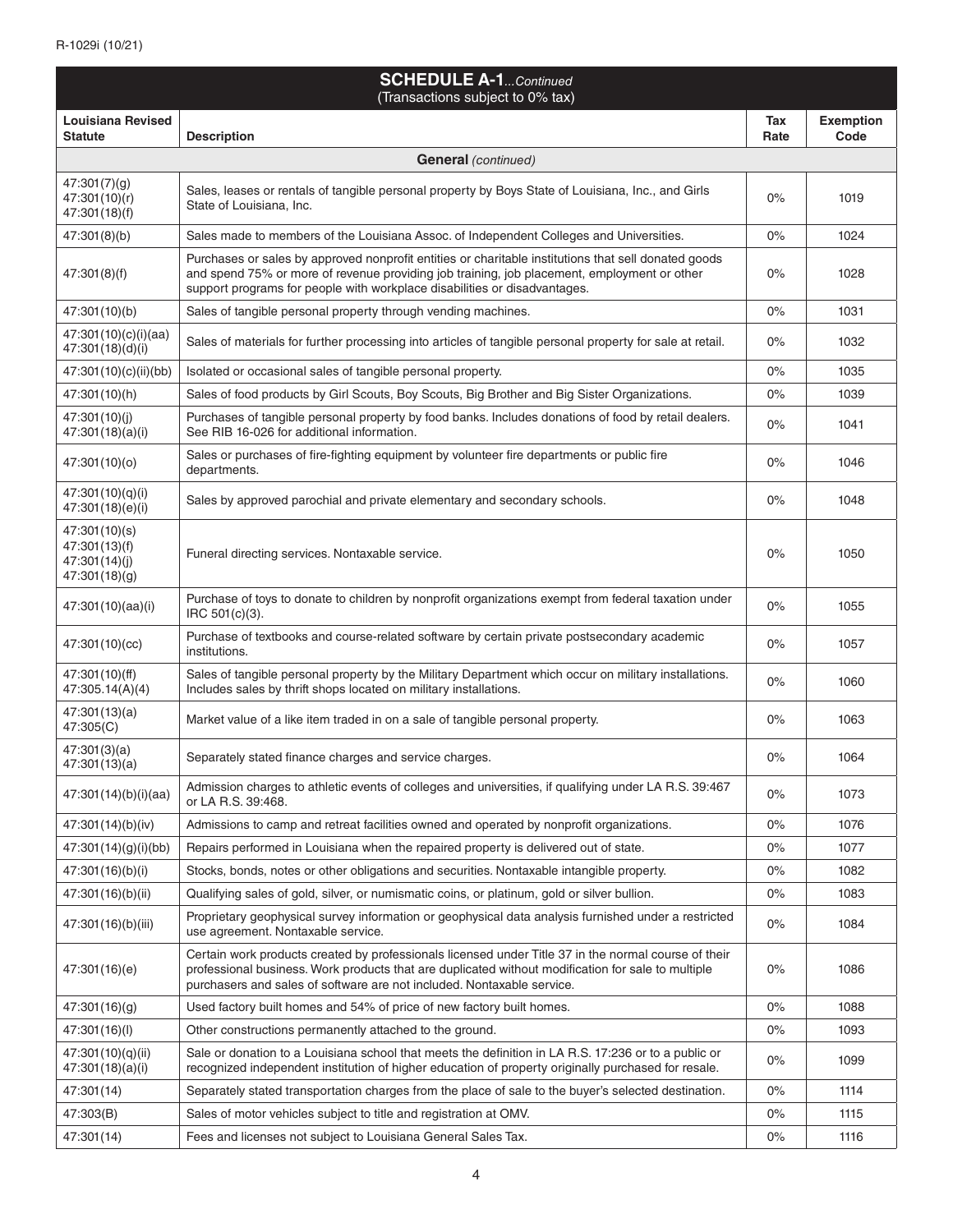| <b>SCHEDULE A-1</b> Continued<br>(Transactions subject to 0% tax) |                                                                                                                                                                                                                                                                      |             |                          |
|-------------------------------------------------------------------|----------------------------------------------------------------------------------------------------------------------------------------------------------------------------------------------------------------------------------------------------------------------|-------------|--------------------------|
| Louisiana Revised<br><b>Statute</b>                               | <b>Description</b>                                                                                                                                                                                                                                                   | Tax<br>Rate | <b>Exemption</b><br>Code |
|                                                                   | <b>General</b> (continued)                                                                                                                                                                                                                                           |             |                          |
| 47:301(14)                                                        | Services not subject to Louisiana General Sales Tax (includes lottery sales, postage sales,<br>consulting fees, etc.).                                                                                                                                               | 0%          | 1117                     |
| 47:301(14)(b)(i)                                                  | Admission charges to athletic events and entertainment events of elementary and secondary schools.                                                                                                                                                                   | 0%          | 1119                     |
| 47:301(14)(b)(i)                                                  | Membership fees or dues of nonprofit or civic associations.                                                                                                                                                                                                          | 0%          | 1120                     |
| 47:301(14)(g)(iv)                                                 | Surface preparation, coating and painting of certain military or transport aircraft with an out-of-state<br>FAA registration address.                                                                                                                                | 0%          | 1121                     |
| 47:340.1                                                          | Sales made through a marketplace and the sales tax was collected and remitted by a marketplace<br>facilitator. Gross sales made through marketplaces must be included on Line 1 of the sales tax<br>return.                                                          | 0%          | 1122                     |
| 47:301(7)(m)                                                      | Lease or rental of tangible personal property for the purpose of re-lease or re-rental to short-term<br>equipment rental dealers with a NAICS of 532412 or 532310.                                                                                                   | 0%          | 1123                     |
| 47:305(D)(1)(i)                                                   | New boats, vessels or other water craft removed from stock or kept in inventory for use as<br>demonstrators.                                                                                                                                                         | 0%          | 5020                     |
| 47:305(D)(1)(i)                                                   | Aircraft removed from stock or kept in inventory for use as demonstrators.                                                                                                                                                                                           | 0%          | 5021                     |
| 47:305(D)(1)(u)                                                   | Adaptive driving equipment and motor vehicle modifications prescribed by a physician, licensed<br>chiropractor, or driver rehabilitation specialist licensed by the state.                                                                                           | 0%          | 5029                     |
| 47:305(D)(2)                                                      | Sales of meals by certain educational institutions, medical facilities, mental institutions and<br>occasional meals furnished by educational, religious or medical organizations.                                                                                    | 0%          | 5030                     |
| 47:305.6                                                          | Sales of admission tickets by Little Theater organizations.                                                                                                                                                                                                          | 0%          | 5038                     |
| 47:305.7                                                          | Sales of tickets to musical performances of nonprofit musical organizations.                                                                                                                                                                                         | 0%          | 5039                     |
| 47:305.10(B)(4)                                                   | Sales of motor boats purchased for exclusive use outside the state.                                                                                                                                                                                                  | 0%          | 5043                     |
| 47:305.13                                                         | Sales of admissions to entertainment events sponsored by domestic nonprofit charitable, religious<br>and educational organizations.                                                                                                                                  | 0%          | 5045                     |
| 47:305.14(A)(1)(a)                                                | Admissions, parking fees, and sales of tangible personal property at certain fund-raising events<br>sponsored by qualifying organizations.                                                                                                                           | 0%          | 5046                     |
| 47:305.15                                                         | Sales and purchases by certain organizations that provide training for blind persons. Sales or<br>purchases made by blind vendors.                                                                                                                                   | 0%          | 5052                     |
| 47:305.16                                                         | Cable television installation and repair services to immovable property.                                                                                                                                                                                             | 0%          | 5053                     |
| 47:305.17                                                         | Receipts from coin-operated washing and drying machines in commercial laundromats.                                                                                                                                                                                   | 0%          | 5054                     |
| 47:305.18                                                         | Sales of outside gate admissions and parking fees at fairs and festivals sponsored by nonprofit<br>organizations.                                                                                                                                                    | $0\%$       | 5055                     |
| 47:305.38                                                         | Sales or purchases by sheltered workshops or supported employment provider as defined in LA R.S.<br>39:1604.4 for persons with intellectual disabilities licensed by the La. Dept. of Health.                                                                        | 0%          | 5068                     |
| 47:305.39                                                         | Purchase of butane, propane and liquefied petroleum gases for private residential consumption. See<br>RIB 16-021 for additional information.                                                                                                                         | 0%          | 5069                     |
| 47:305.46                                                         | Purchases made with U.S. Dept. of Agriculture food stamp coupons and purchases made under the<br>Women, Infants, and Children's Program.                                                                                                                             | 0%          | 5076                     |
| 47:305.59(A)                                                      | Sales or purchases of construction materials by Habitat for Humanity affiliates, Fuller Center<br>for Housing covenant partners and the Make It Right Foundation located in Louisiana when the<br>materials are for use in constructing new residences in Louisiana. | 0%          | 5092                     |
| 47:305.66                                                         | Sales to parish councils on aging.                                                                                                                                                                                                                                   | 0%          | 5098                     |
| 47:305.59(B)                                                      | Sales of construction materials to certain animal shelters purchased between October 1, 2021 and<br>June 30, 2025, when construction begins between July 1, 2021 and June 30, 2025.                                                                                  | $0\%$       | 5109                     |
| 47:302(D)                                                         | Advertising services rendered by advertising businesses including but not limited to advertising<br>agencies, design firms, and print and broadcast media. Does not include advertising items that are<br>mass-produced. Nontaxable Service.                         | 0%          | 7009                     |
| 47:303.1                                                          | Sales to direct pay permit holders (DP numbers) or for hire carriers (FH numbers).                                                                                                                                                                                   | 0%          | 7011                     |
| 39:467                                                            | Sales in and admissions to the Caesars Superdome, Smoothie King Center, The Shrine on Airline<br>and the Cajundome. Does not include sales of tangible personal property at trade shows or similar<br>events held in these arenas.                                   | $0\%$       | 7016                     |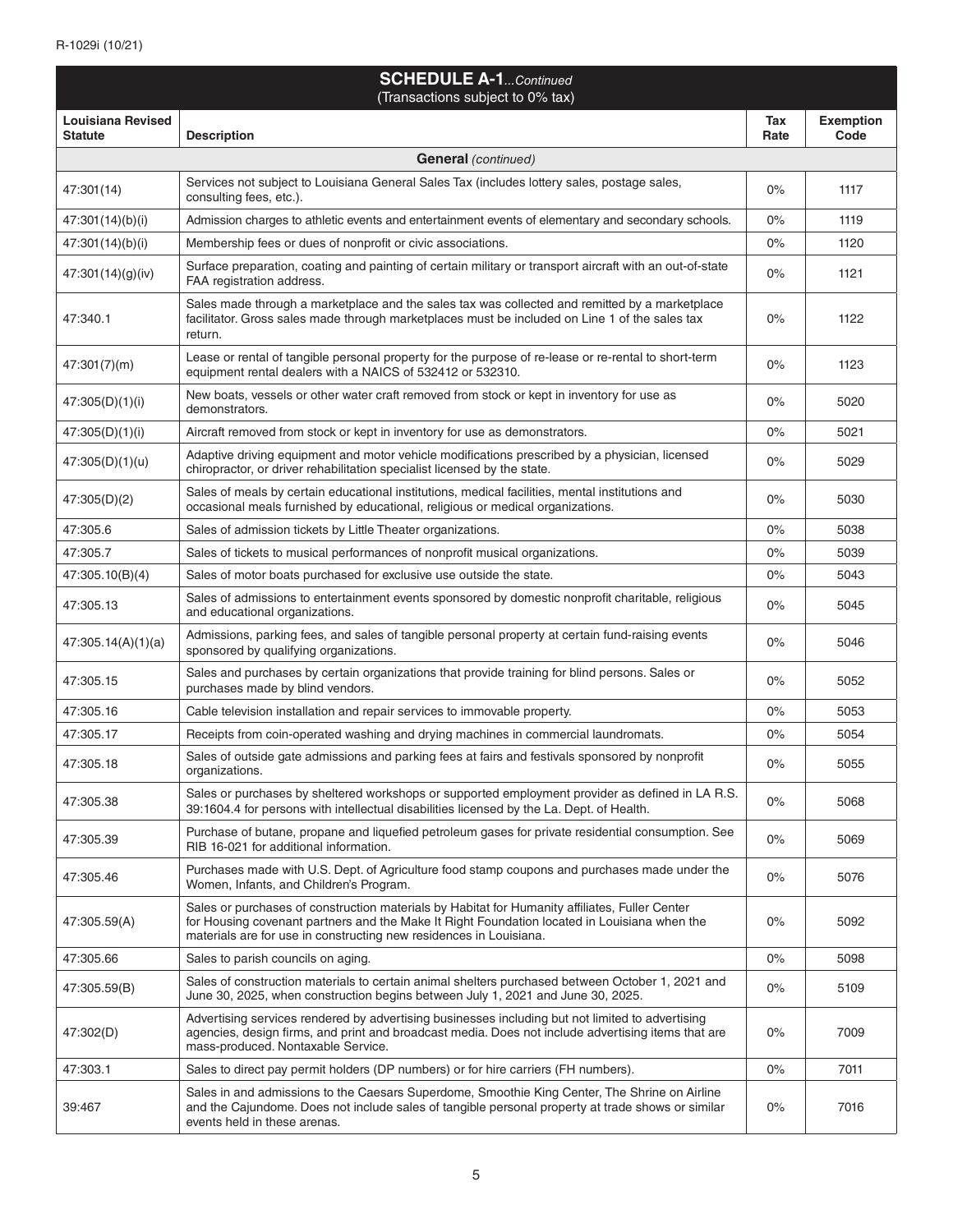| <b>SCHEDULE A-1</b> Continued<br>(Transactions subject to 0% tax) |                                                                                                                                                                                                                                                                                                                                                     |             |                          |
|-------------------------------------------------------------------|-----------------------------------------------------------------------------------------------------------------------------------------------------------------------------------------------------------------------------------------------------------------------------------------------------------------------------------------------------|-------------|--------------------------|
| <b>Louisiana Revised</b><br><b>Statute</b>                        | <b>Description</b>                                                                                                                                                                                                                                                                                                                                  | Tax<br>Rate | <b>Exemption</b><br>Code |
|                                                                   | <b>General</b> (continued)                                                                                                                                                                                                                                                                                                                          |             |                          |
| 39:468                                                            | Sales in and admissions to Rapides Parish Coliseum, SugArena, Lamar Dixon Center and certain<br>other public facilities not included in LA R.S. 39:467. Parish tax authorities must exempt event also for<br>the exemption to apply. Does not include sales of tangible personal property at trade shows or similar<br>events held in these arenas. | 0%          | 7017                     |
| 39:467                                                            | Fifty percent of the cost price of admission tickets to events other than athletic contests or large<br>scale bid-upon events which were not under contract on or before 9/1/2016, held in the Caesars<br>Superdome, Smoothie King Center, The Shrine on Airline and the Cajundome.                                                                 | $0\%$       | 7018                     |
| 39:468                                                            | Fifty percent of the cost price of admission tickets to events, other than athletic contests or large<br>scale bid-upon events which were not under contract on or before 9/1/2016, held in certain other<br>public facilities not included in LA R.S. 39:467.                                                                                      | $0\%$       | 7019                     |
|                                                                   | <b>Industry and Manufacturing</b>                                                                                                                                                                                                                                                                                                                   |             |                          |
| 47:301(3)(c)                                                      | Separately stated charges to install board roads for oilfield operators.                                                                                                                                                                                                                                                                            | $0\%$       | 1004                     |
| 47:301(3)(k)                                                      | Sales and purchases of tangible personal property consumed in the manufacturing process<br>(fuses, belts, felts, wires, conveyor belts, lubricants and motor oils) by logging, wood product and<br>paper manufacturers. Includes sales and purchases of repairs and maintenance of manufacturing<br>machinery and equipment.                        | $0\%$       | 1011                     |
| 47:301(7)(b)                                                      | Gross proceeds from rentals or leases of certain oilfield property for re-lease or re-rental.                                                                                                                                                                                                                                                       | $0\%$       | 1014                     |
| 47:301(7)(c)<br>47:301(14)(h)                                     | Rentals or leases of property to be used in the performance of a contract with the U.S. Department<br>of the Navy for the overhaul of a U.S. Navy vessel.                                                                                                                                                                                           | 0%          | 1015                     |
| 47:301(7)(k)                                                      | Lease or rental with an operator.                                                                                                                                                                                                                                                                                                                   | $0\%$       | 1022                     |
| 47:301(10)(c)(ii)(aa)                                             | Sales of electricity for chlor-alkali manufacturing processes.                                                                                                                                                                                                                                                                                      | $0\%$       | 1034                     |
| 47:301(14)(g)(iii)<br>47:305(I)                                   | Sales of labor, materials, services and supplies used for the repair, renovation, or conversion of<br>any drilling rig or machinery and equipment which become component parts of any drilling rig used<br>exclusively for the exploration or development of minerals in federal offshore area.                                                     | $0\%$       | 1078                     |
| 47:301(16)(o)                                                     | Sales or purchases of machinery and equipment by certain utilities with a NAICS sector code 22111,<br>electric power generation.                                                                                                                                                                                                                    | $0\%$       | 1096                     |
| 47:305.1                                                          | Sales and use of 50-ton vessels and new component parts and sales of certain materials and<br>services to vessels operating in foreign and interstate coastwise commerce.                                                                                                                                                                           | $0\%$       | 5035                     |
| 47:305.10                                                         | Property purchased for exclusive use outside the state (offshore).                                                                                                                                                                                                                                                                                  | $0\%$       | 5042                     |
| 47:305.19                                                         | Gross proceeds/receipts from the lease or rental of vessels for use in the federal offshore area in<br>mineral production or for providing services to those engaged in mineral production.                                                                                                                                                         | $0\%$       | 5056                     |
| 47:305(D)(1)(b)                                                   | Use of steam produced through the processing of a raw agricultural product used in a manufacturing<br>facility by a manufacturer with a NAICS code in Sector 11.                                                                                                                                                                                    | $0\%$       | 5105                     |
| 47:305(D)(1)(d)                                                   | Sales and purchases of electricity for use in production activities from stripper wells.                                                                                                                                                                                                                                                            | 0%          | 5106                     |
| 12:425                                                            | Sales to nonprofit electrical co-ops.                                                                                                                                                                                                                                                                                                               | 0%          | 7003                     |
|                                                                   | <b>Medical</b>                                                                                                                                                                                                                                                                                                                                      |             |                          |
| 47:301(7)(e)<br>47:301(10)(p)<br>47:301(18)(c)                    | Purchases and leases of tangible personal property and sales of services to hospitals that provide<br>free care to all patients. Includes supplies and equipment which are reasonably necessary for the<br>operation of a free hospital.                                                                                                            | $0\%$       | 1017                     |
| 47:301(10)(d)                                                     | Sales of any human tissue transplants, including human organs, bone, skin, cornea, blood, or blood<br>products.                                                                                                                                                                                                                                     | $0\%$       | 1036                     |
| 47:301(16)(j)                                                     | Materials used directly in the collection of blood.                                                                                                                                                                                                                                                                                                 | 0%          | 1091                     |
| 47:301(16)(k)                                                     | Apheresis kits and leuko reduction filters.                                                                                                                                                                                                                                                                                                         | $0\%$       | 1092                     |
| 47:305(D)(1)(k)                                                   | Sales or use of orthotic devices, prosthetic devices, hearing aids, prescription eyeglasses, contact<br>lenses, and wheelchairs prescribed by physicians, optometrists or licensed chiropractors used<br>exclusively by patient for personal use.                                                                                                   | 0%          | 5023                     |
| 47:305(D)(1)(I)                                                   | Sales of ostomy, colostomy, ileostomy devices and equipment.                                                                                                                                                                                                                                                                                        | $0\%$       | 5024                     |
| 47:305(D)(1)(s)                                                   | Sales or use of medical devices that are used by a patient in the treatment of any disease under the<br>supervision of a physician or administered by a physician, nurse, or other health care professional.                                                                                                                                        | 0%          | 5027                     |
| 47:305(D)(1)(t)                                                   | Sales or use of restorative materials used by dentists.                                                                                                                                                                                                                                                                                             | $0\%$       | 5028                     |